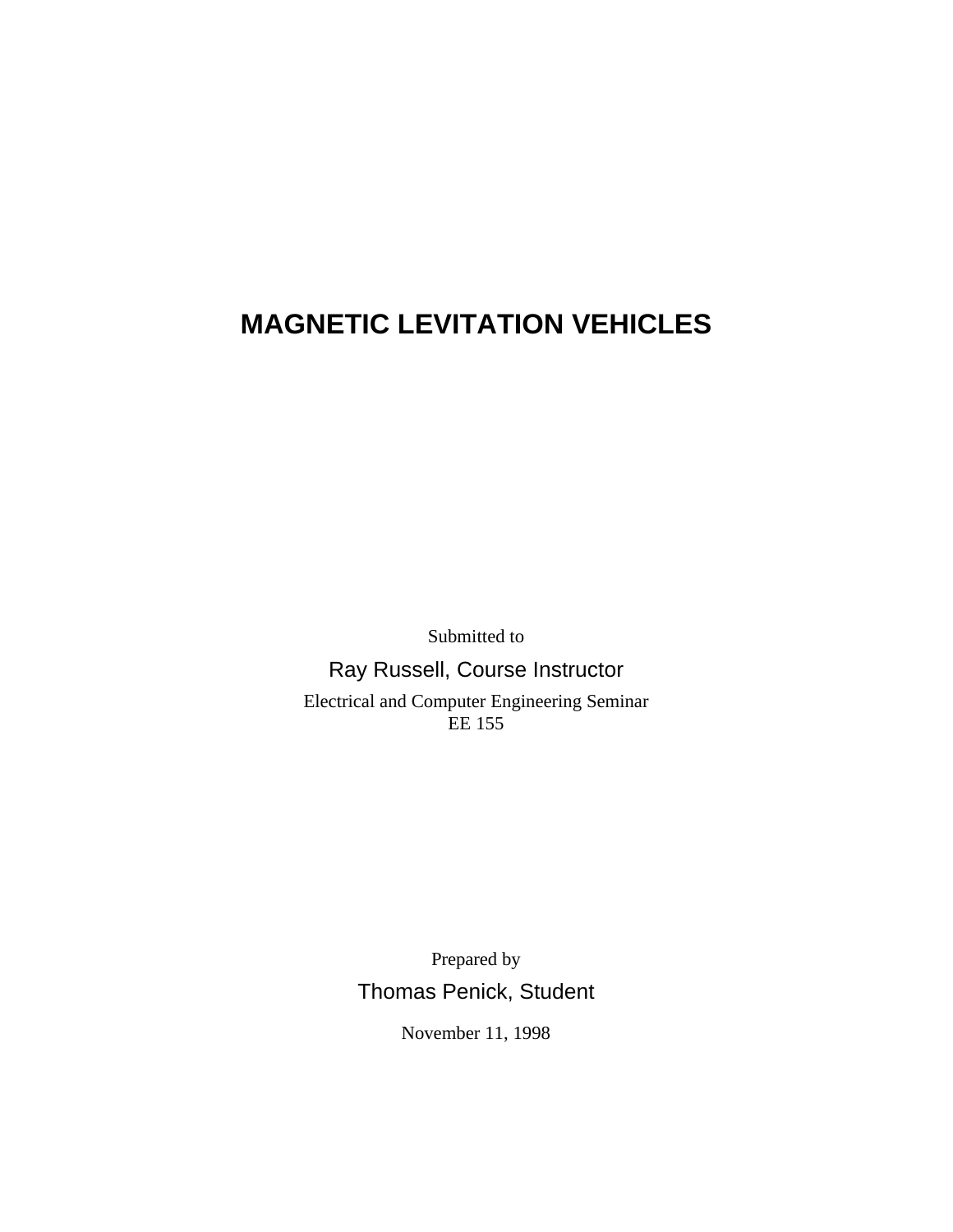## **TABLE OF CONTENTS**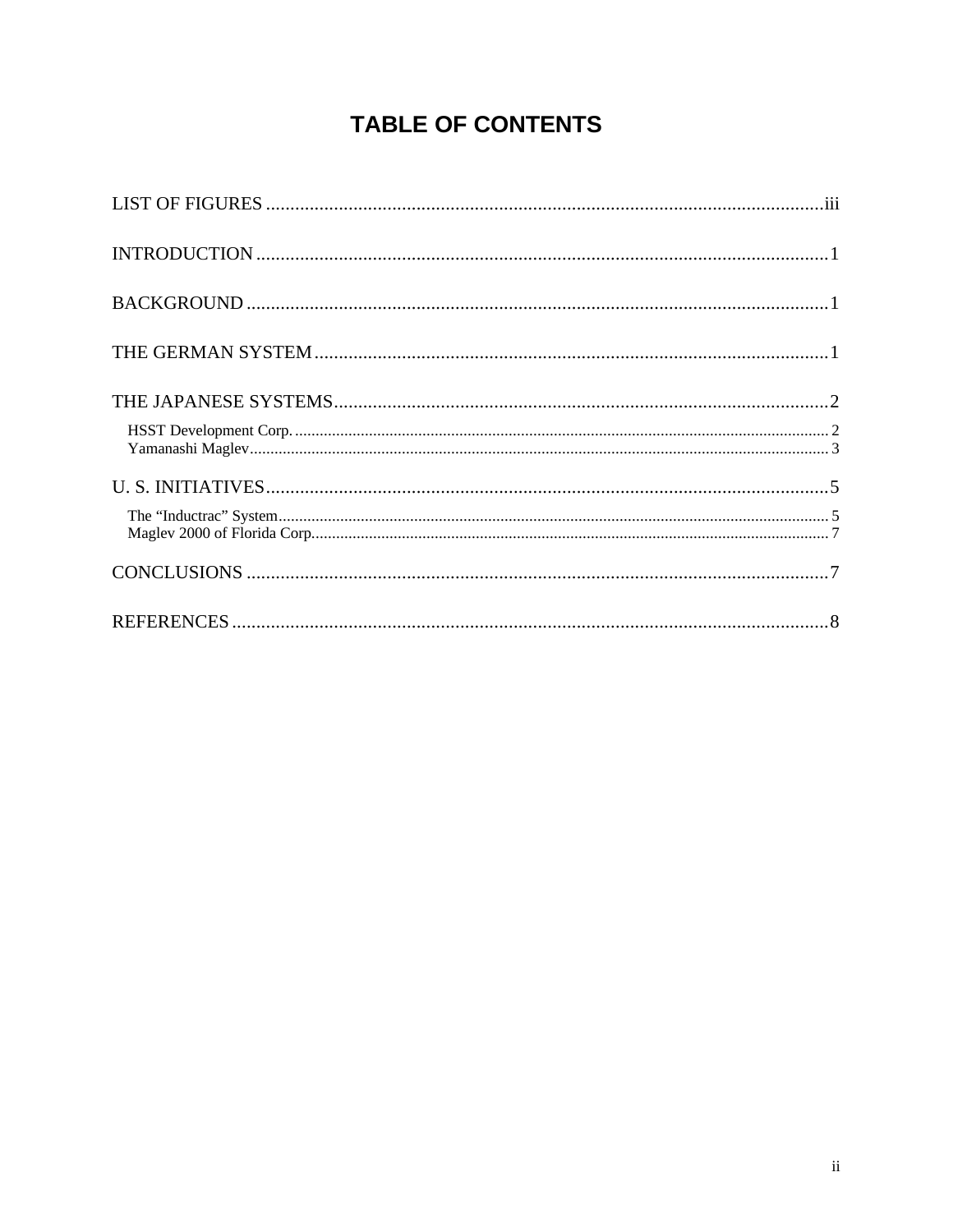## **LIST OF FIGURES**

| Figure 8. Inductrac test model on its guideway at the Lawrence Livermore National     |
|---------------------------------------------------------------------------------------|
| Figure 9. Inductrac laboratory test model levitates at 22 mph using permanent magnets |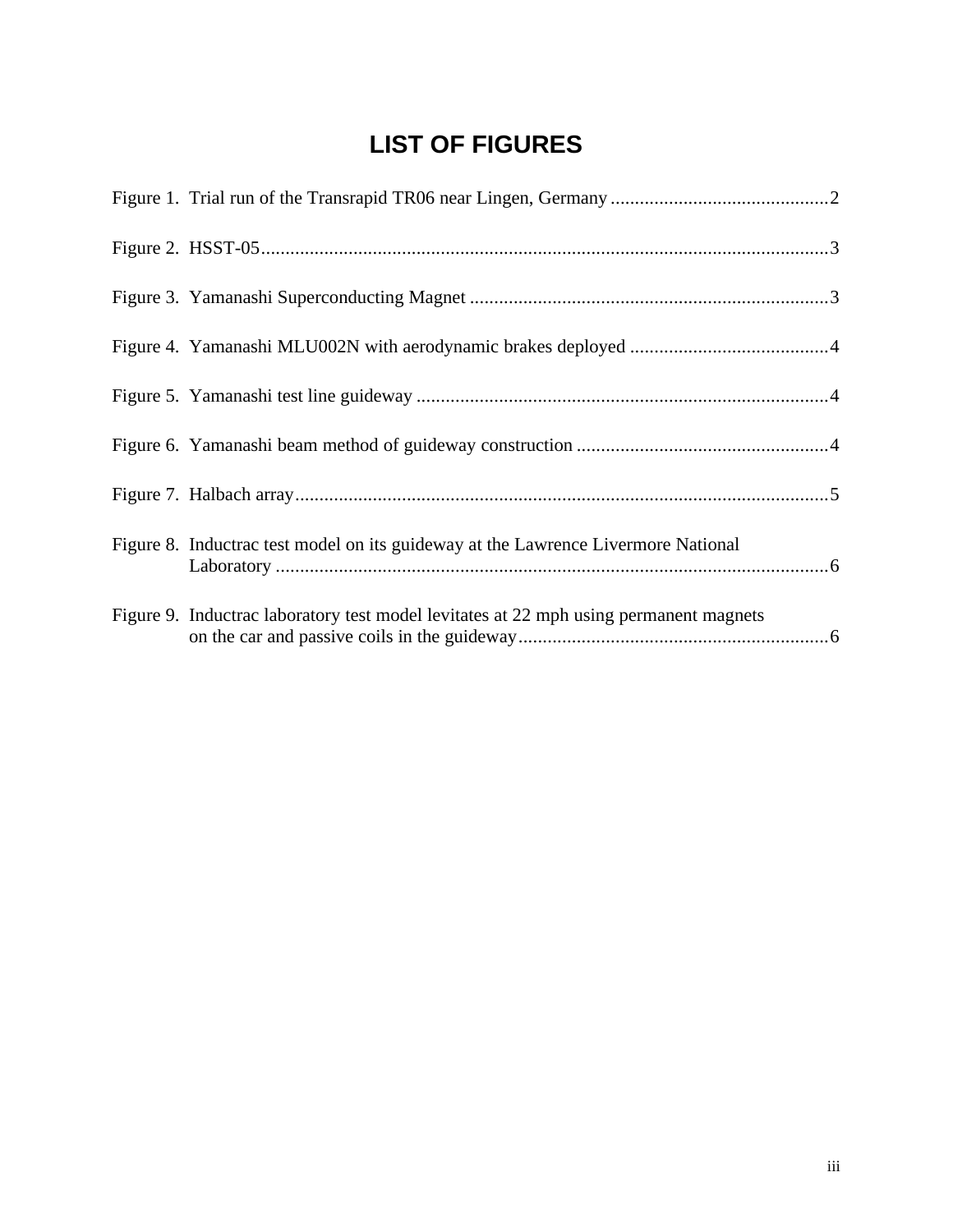### **MAGNETIC LEVITATION VEHICLES**

### **INTRODUCTION**

Magnetic levitation, or "maglev," is a technology used for high-speed trains in which the vehicle is lifted from the roadway or "guideway" by a magnetic field. Propulsion is by means of a moving magnetic field. This paper discusses the development of magnetic levitation vehicles in Germany, Japan, and the United States.

### **BACKGROUND**

The first patent for a magnetically levitated vehicle was granted in 1968 to U.S. scientists Gordon Danby and James Powell [1]. Funding for their project lasted only a few years, allowing Japan and Germany to take the lead in maglev development. U.S. interest was revived in the 1980s but funding was lost around 1992. Interest in maglev transportation is again on the rise in the U.S. as evidenced by a recent \$1 billion appropriation bill. \$55 million is designated for feasibility studies in 1999. This sum will be divided among five project teams presenting the best proposals. Based on the results of these studies, the Department of Transportation will designate one project eligible for \$950 million in funding [2].

### **THE GERMAN SYSTEM**

In 1979, the German Ministry of Research and Technology produced the Transrapid International TR05, the first magnetic levitation vehicle licensed to carry passengers. In 1988, the model TR06 (see Figure 1) set a speed record of 257 mph. In 1989 a prototype commercial service vehicle, the TR07, set a new speed record of 271 mph. The Transrapid vehicle frame wraps around the guideway and the car is levitated by magnetic attraction to the underside of the guideway. A closed-loop control system maintains a clearance of 3/8" from the guideway. The power for levitation is supplied by on-board batteries charged by linear generators. Propulsion is by syncronous linear induction using active long-stator coils mounted on the guideway, and passive rotors on board [3, p. 2; 4, p. 87].

Advantages of the Transrapid maglev system are low power requirements, magnets that do not require supercooling, relatively simple guideway construction, and derailment-proof design.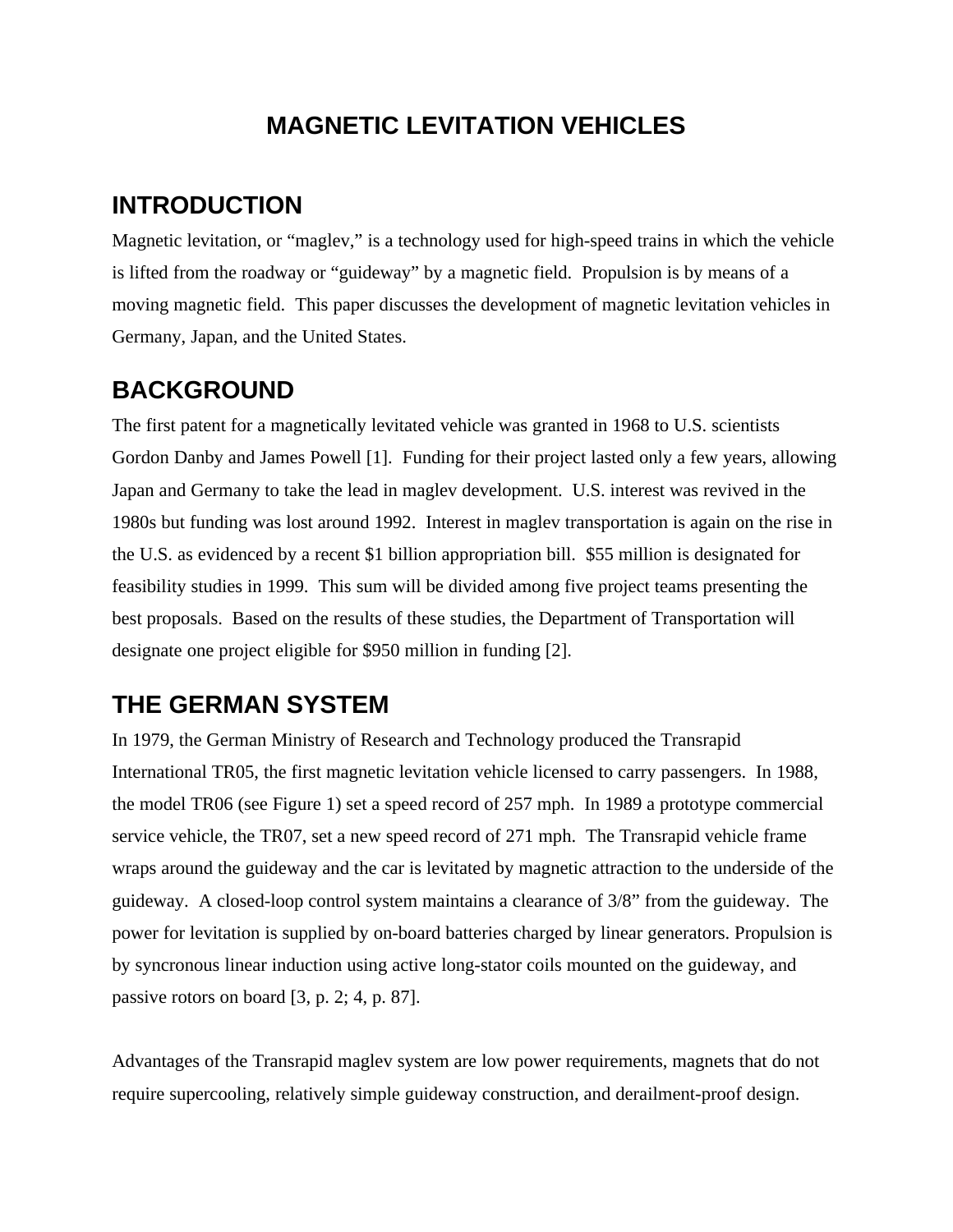Disadvantages are the small guideway to vehicle clearance and high vehicle weight. The small guideway clearance complicates guideway construction and increases the possibility of guideway contact at high speeds or in windy conditions [5, p. 12].

A 20-mile long test route is in operation where passengers pay \$15 and wait up to a year to take a 250 mph maglev ride [6]. There are currently plans to build a maglev system to connect Berlin and Hamburg. The cities are 180 miles apart; travel time will be



**Figure 1. Trial run of the Transrapid TR06, near Lingen, Germany [9]**

one hour. The cost of the project is projected to be \$5.5 billion [7; 8].

### **THE JAPANESE SYSTEMS**

Japan has two principle maglev development projects. The Yamanashi system uses on-board superconducting electromagnets and a guideway with coils in the base and the side beams [10, p.56]. The HSST system is similar to the German Transrapid system.

#### *HSST Development Corp.*

Japan Airlines initiated the High Speed Surface Transport (HSST) project in 1974. JAL was seeking a solution to the problem of transporting airline passengers between large urban areas and distant airports. In 1975, JAL began testing the HSST-01, a two-passenger magnetic levitation vehicle, which achieved a speed of 191 mph. The next model, the HSST-02, was an eight-passenger vehicle. The 50-seat HSST-03 carried passengers at the Tsukuba Science Expo in 1985, and at the Vancouver Transportation Expo in 1986. It continues to operate near Nagoya as a tourist attraction [11; 12, p. 80].

The HSST Development Corporation was formed in 1985. In 1987, the HSST-04, a 70-seat model, was built. It operated at the 1988 Saitama Expo near Tokyo. The first commercial service began in 1989 at the Yokohama Expo with the HSST-05, a 158-seat, two-car train (see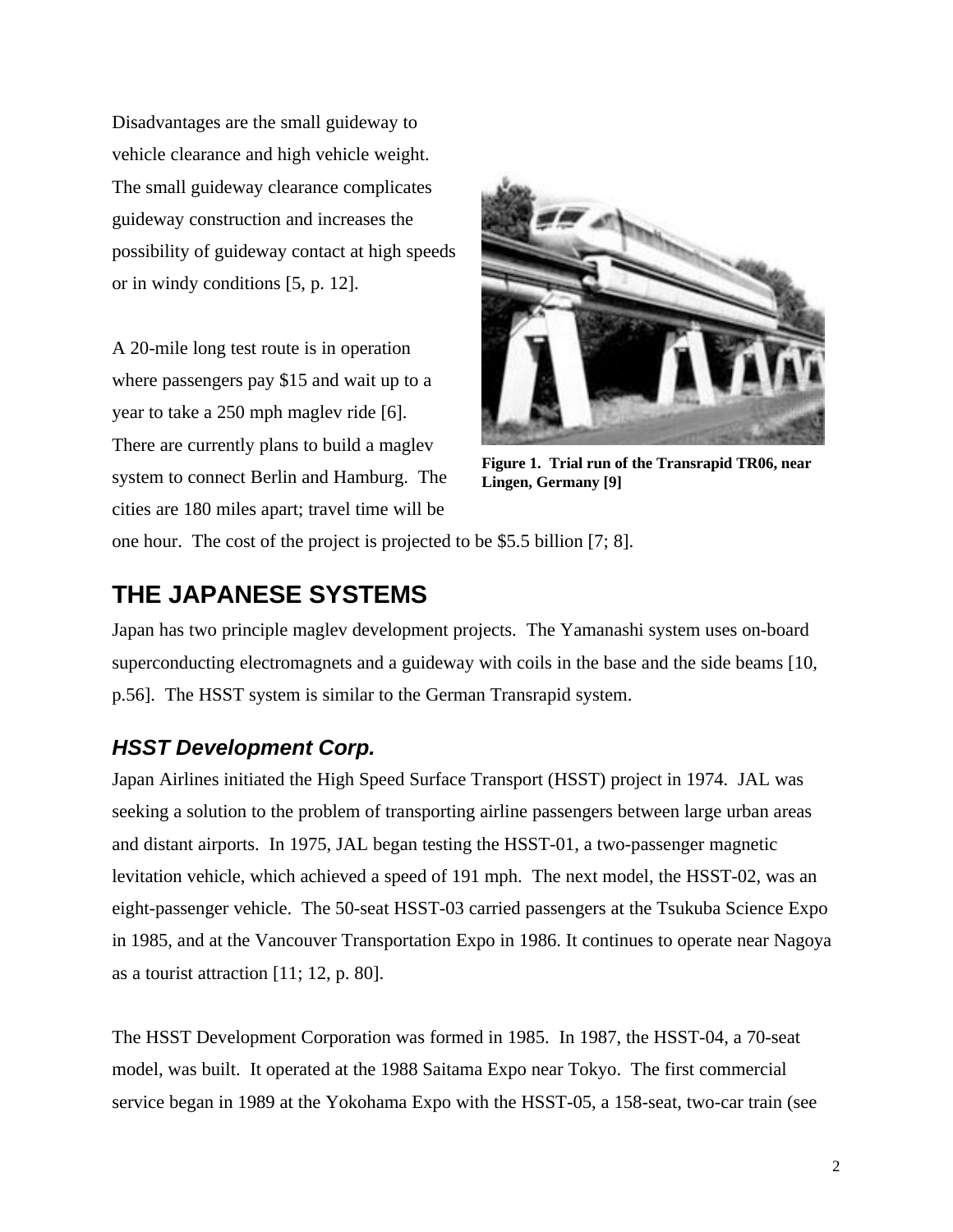Figure 2). From March to October, 1.26 million passengers were carried. The planned HSST-200 will use the HSST-05 as its two end cars with additional cars in the middle. Maximum operating speed for the HSST-05/HSST-200 is 143 mph [11; 12, p. 80-82].

The HSSTs use attraction levitation and linear induction motor (LIM) propulsion. The stationary rotor on the guideway consists of an aluminum reaction plate located on top of the steel track. Tractive force is induced in the aluminum plate by a traveling magnetic field provided by 3-phase short stator coils on board the vehicle. 280 VDC power for levitation is picked up by conductors under the track.



**Figure 2. HSST-05 [11, p. 82]**

Closed loop sensors maintain lateral stability and a 3/8" vertical air gap. Braking is by LIM regeneration and hydraulically-actuated brake shoes on guideway rails [12, pp. 80-82].

Advantages of the HSST system are low power requirements, non-superconducting magnets, relatively simple guideway construction, and derailment-proof design. Disadvantages are higher weight, dependence on electrical guideway contacts for onboard power, and limited speed due to the close tolerances of the guideway [12, pp. 80-82].

#### *Yamanashi Maglev*

Yamanashi systems use onboard superconducting magnets to perform the functions of levitation,

guidance, propulsion, and braking. The magnets are cooled by liquid helium and liquid nitrogen as shown in Figure 3. They employ an onboard helium re-liquefaction system. In 1989, Yamanashi Maglev added an aerodynamic braking system in their MLU001, consisting of large spoilers hinged on the roof of the vehicle. Figure 4 shows the model MLU002N with



**Figure 3. Yamanashi Superconducting Magnet [13]**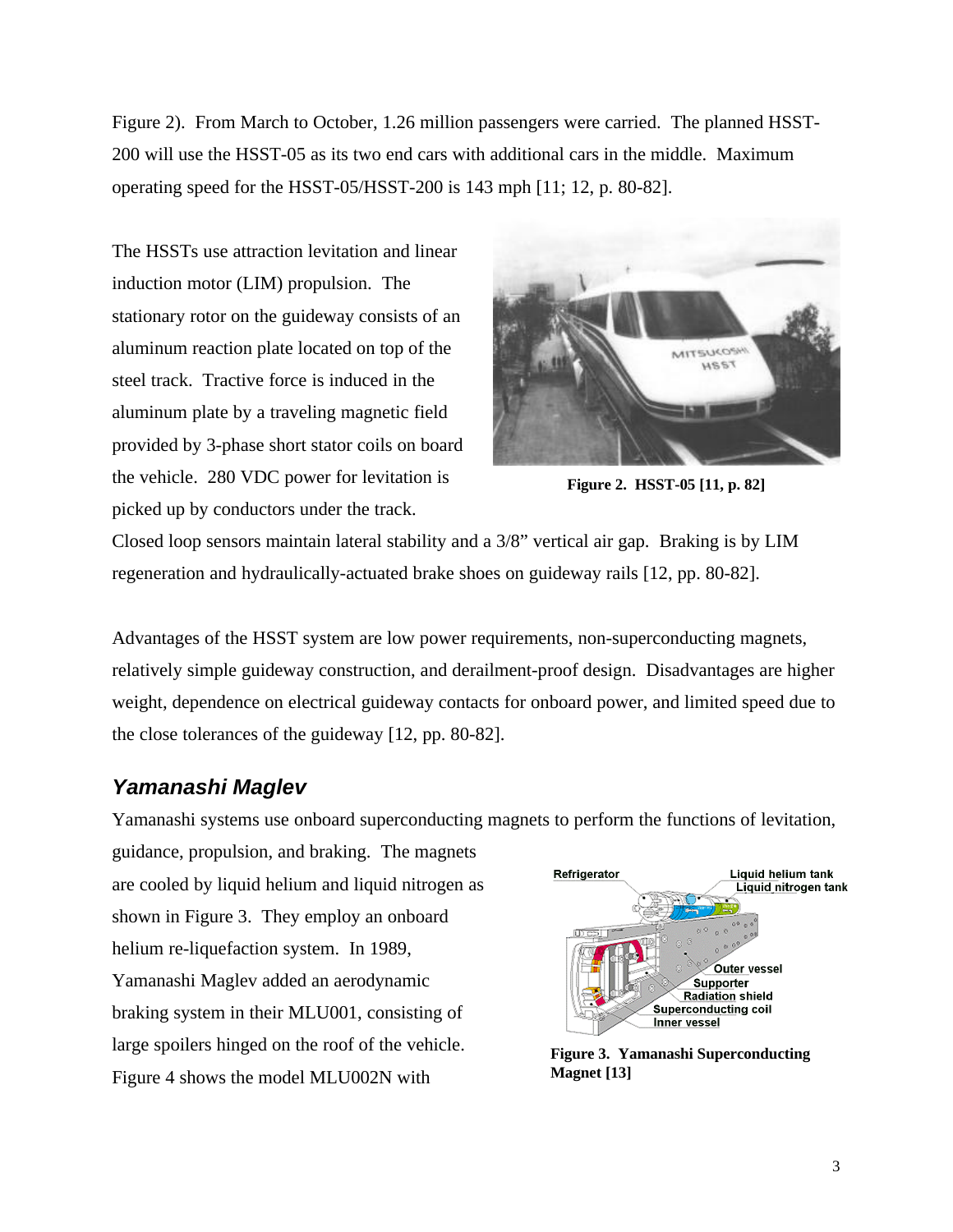aerodynamic brakes deployed. The MLU002N achieved a speed of 268 mph in 1994. Yamanashi vehicles are operated on a 26.6-mile test line between Sakaigawa and Akiyama, Japan [14].

The Yamanashi guideway employs coils in the sidewalls and base, which complicates train switching, increases construction expense, and creates problems in shielding occupants from magnetic fields. Figure 5 shows the test line guideway [13].



**Figure 4. Yamanashi MLU002N with aerodynamic brakes deployed [13]**

Yamanashi engineers are exploring three methods of guideway construction, all of which employ levitation and propulsion coils mounted in concrete sidewalls as shown in

Figures 5 and 6.

- 1 Beam Method Sidewalls are cast concrete with coils installed at the factory. Figure 6 shown a diagram of this method.
- 2 Panel Method Coils are installed after installation of the concrete sidewalls.
- 3 Direct-Attachment Method Concrete sidewall is produced and fitted with coils onsite [15].

All methods are been shown to provide 4mm vertical and horizontal coil-location accuracy. This accuracy is required to achieve a smooth ride [16].



**Figure 5. Yamanashi test line guideway [13] Figure 6. Yamanashi beam method of**



**guideway construction [13]**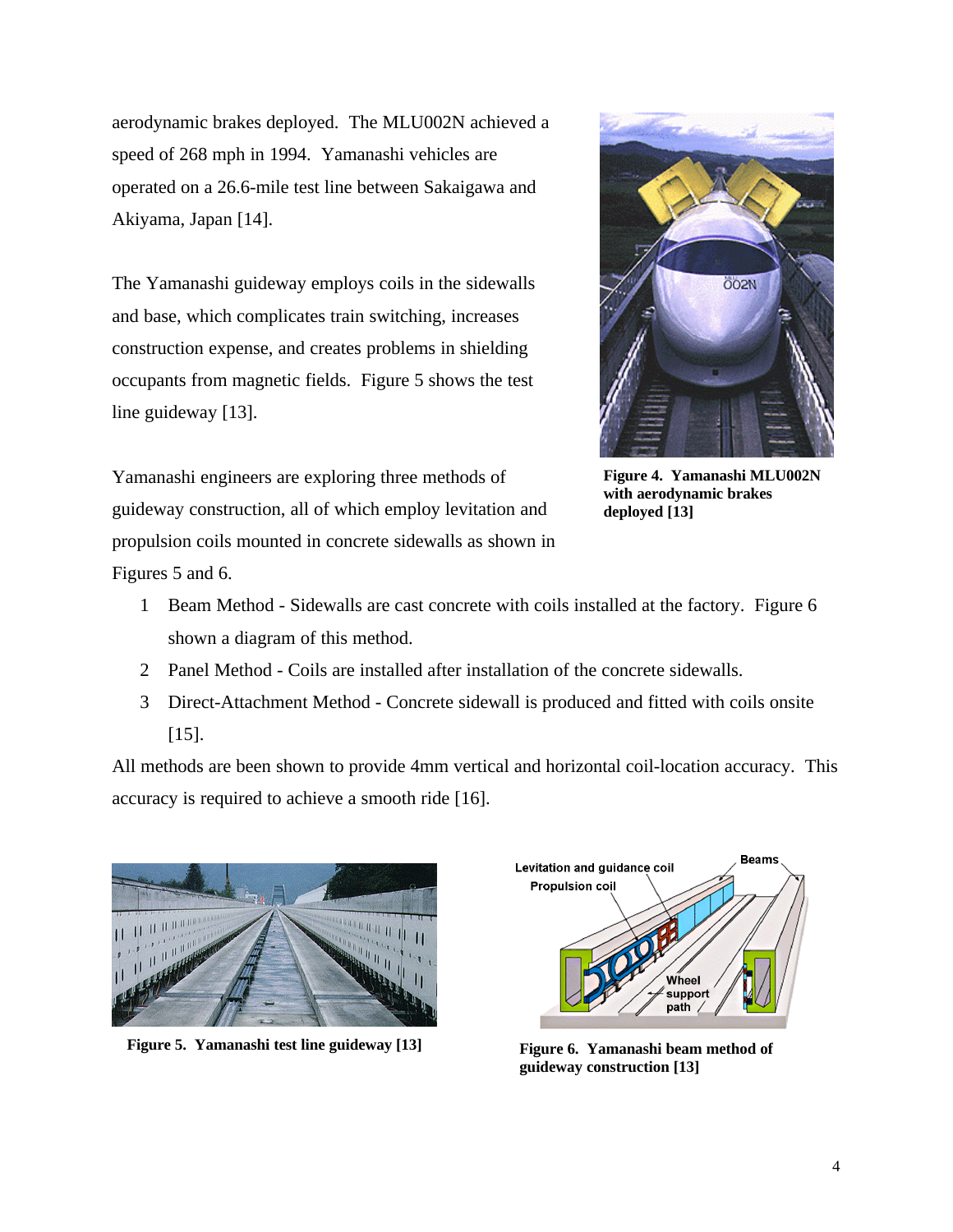#### **U. S. INITIATIVES**

The U. S. government has allocated \$55 million for pre-construction planning activities of maglev systems. Funds will be awarded to five selected project groups. Application deadline is December 31, 1998 [2; 7].

The National Maglev Initiative, a coalition of the Department of Transportation, the U.S. Army Corps of Engineers, and the Department of Energy, found that "maglev technology has been demonstrated as a technically feasible transportation system and could be deployed with reasonable risk" [17].

#### **The** *"Inductrac" System*

The Lawrence Livermore National Laboratory near San Francisco is developing the "Inductrac" system which uses permanent magnets for levitation. The train rests on wheels when stationary, but when in motion, permanent magnets on the vehicle induce current in passive coils mounted in the guideway to provide levitation. This levitation comes at the expense of electromagnetic drag, yet the lift-to-drag ratio at high speeds is up to 10 times better than that of a modern jetliner. The permanent magnets can lift 50 times their own weight. The Inductrac system eliminates the need for heavy and expensive superconducting coils used in repulsive levitation, or the complicated feedback circuits used in attractive levitation. Forward motion is provided by powered coils mounted between the levitation coils in the guideway. The powered coils do no interfere with levitation [18, p. 7; 19].

The configuration of rare-earth cobalt magnets, called a Halbach array, concentrates the

magnetic field on one side of the array as shown in Figure 7. Magnetic field strength is  $\sqrt{2}$ times greater than a conventional ironless array of the same volume. The squares in Figure 7 represent magnets, with arrows showing **Figure 7. Halbach array [19]** 

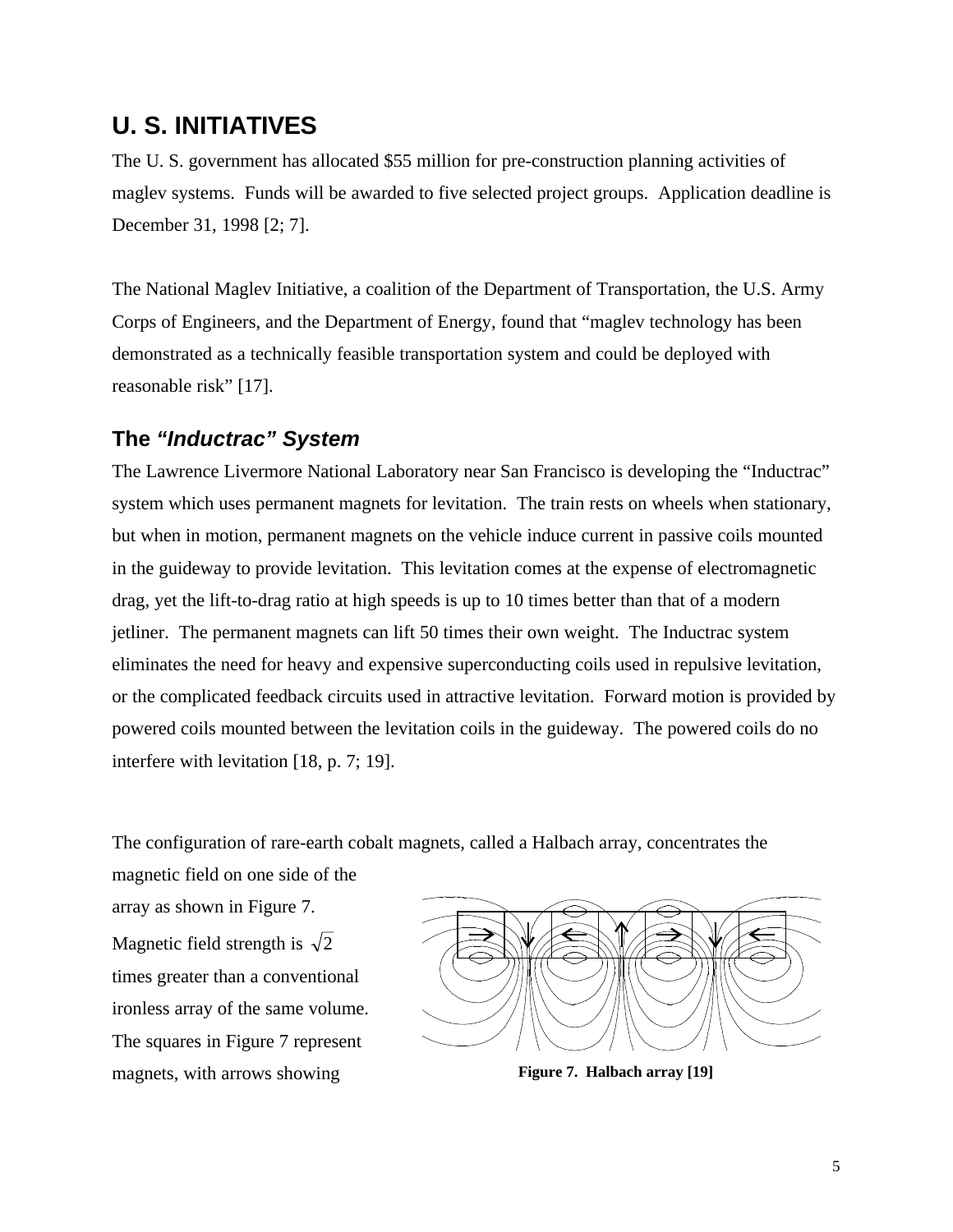magnetic field direction. The Halbach array was developed by physicist Klaus Halbach for use as an optical element in particle accelerators. Virtually all of the magnetic field is concentrated on one side of the array. This makes the Halbach array, using either permanent magnets or electromagnets, suited for maglev applications where powerful magnetic fields are required beneath the vehicle while passengers must be shielded [20, p. 9; 21, p. 376].

In the Inductrac system, the permanent magnets beneath the vehicle produce both horizontallyaligned and vertically-aligned magnetic fields. The horizontally-aligned field reacts with passive coils in the guideway to provide levitation, while the vertically-aligned field reacts with the powered coils in the guideway to provide locomotion. A small proof-of-concept model, pictured in Figures 8 and 9, showed the ability to levitate at 22 mph. Researchers believe the effect will be more easily produced in a full-sized vehicle, with levitation occurring at speeds as low as one mph. The research team plans to test the concept with a larger scale model. NASA has also shown interest in this technology to provide initial acceleration for rockets launching satellites. [18, p. 7; 19].

Advantages of the Inductrac system are low weight, low power requirements, and absence of onboard electromagnets. Its disadvantage is its early development status. The lack of control over levitation, and the possible complications of varying load conditions and wind effects do not appear to have been explored.



**Figure 8. Inductrac test model on its guideway at the Lawrence Livermore National Laboratory [18, p. 71]**



**Figure 9. Inductrac laboratory test model levitates at 22 mph using permanent magnets on the car and passive coils in the guideway [18, p. 70]**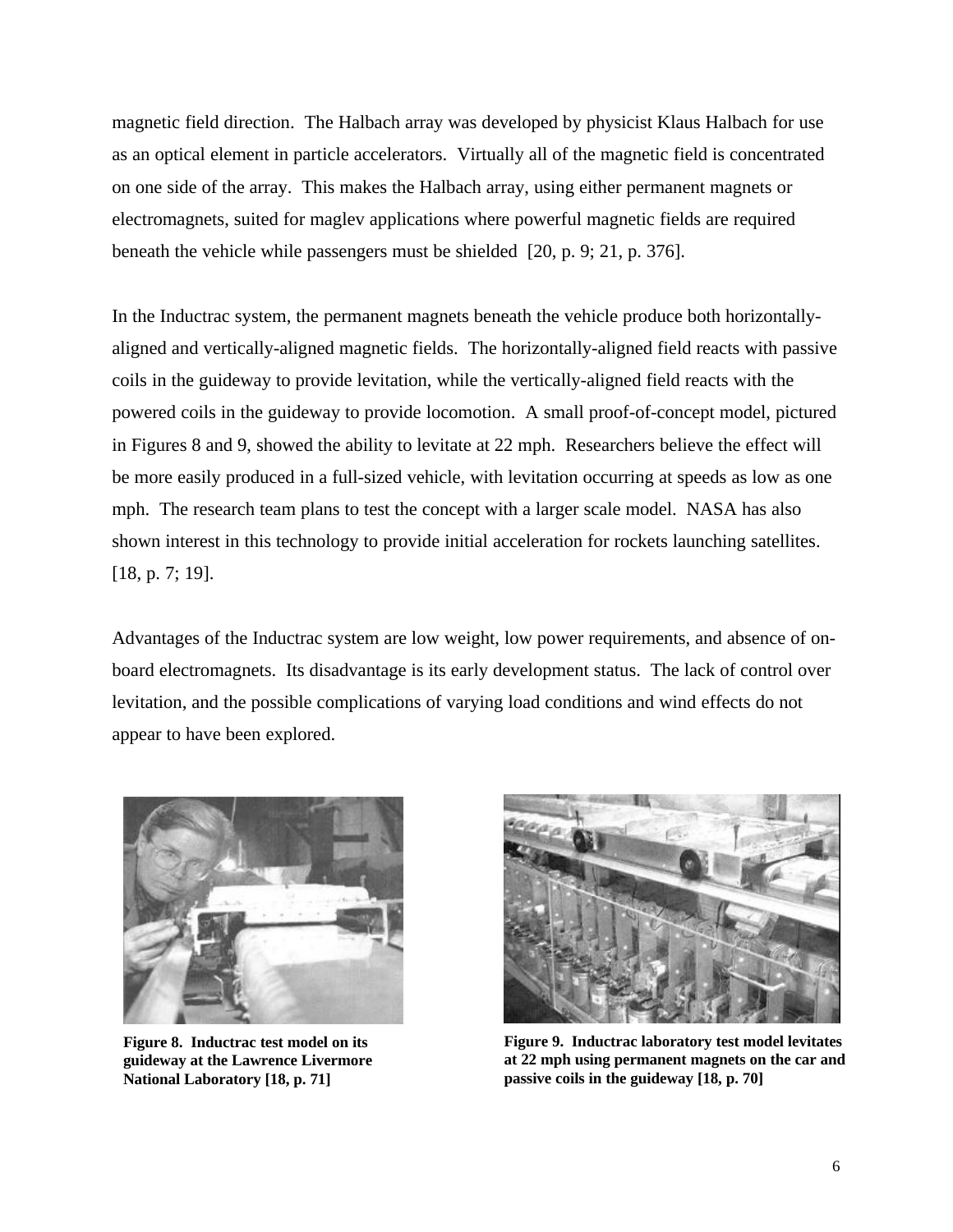#### *Maglev 2000 of Florida Corp.*

At Maglev 2000 of Florida Corp., Dr. James Powell, Dr. Gordon Danby, and associates are designing a maglev train using repulsion levitation and on-board superconducting coils. Powell and Danby pioneered the use of superconductors in maglev vehicles in 1966. Although this is the same method that the Yamanashi vehicle uses, Maglev 2000 claims to have a more economical system. They plan to construct a test model and 70 feet of guideway at the Space Center Executive Airport in Titusville, Florida, under a \$2 million grant from the State of Florida. Maglev 2000 calls its system the American Maglev Star (AMS) [22; 23; 24].

### **CONCLUSIONS**

Even though three maglev train designs have been developed to commercial readiness, we have yet to see any maglev systems in continuous commercial operation. Obstacles to commercial use of the maglev trains include

- ♦ Expense, especially in guideway construction
- ♦ Existence of conventional high-speed rail systems, such as the French TGV
- ♦ Health concerns regarding exposure to electromagnetic fields
- ♦ Absence of a commercially successful example to reassure investors
- ♦ Possibility of selecting a guideway design that will be incompatible with future systems

It appears that maglev transportation will not become popular without further government funding and additional advances in technology. The Japanese and German systems were developed at considerable government expense, but still lack a clear commercial advantage over conventional high-speed rail. The Inductrac technology shows promise but will require a long and expensive development period before it can be evaluated as a candidate for commercial use. With the recent \$1 billion commitment to maglev research and development by the U.S. Government, there is renewed hope for magnetic levitation transportation.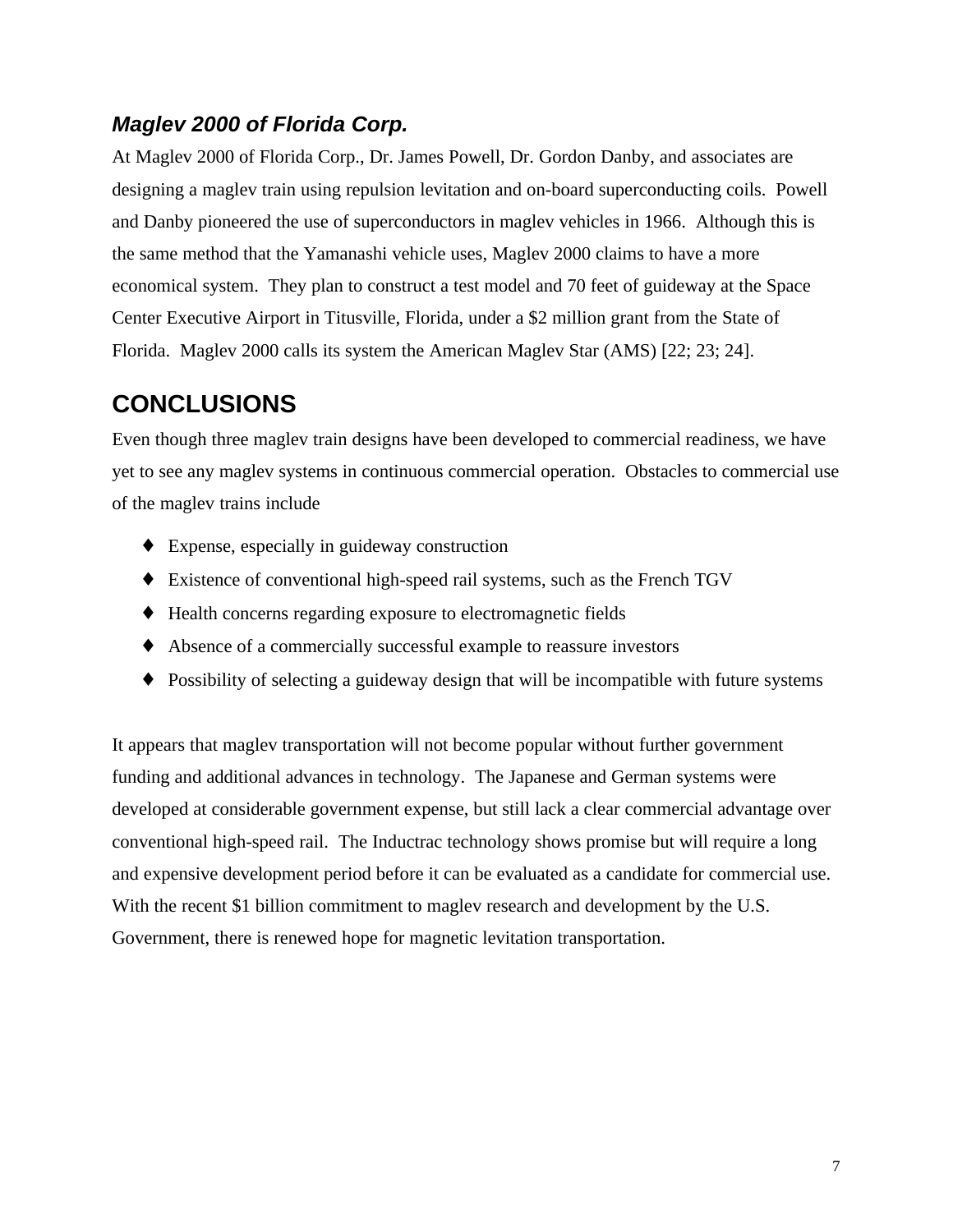#### **REFERENCES**

- [1] "Maglev Contest Media Advisory," *http://www.pubaf.bnl.gov/pr/bnlpr041897.html*, April 18, 1997.
- [2] Anick Jesdanun, "Maglev On Faster Track In U.S.," *Chicago Tribune*, p. 7, Sept. 20, 1998.
- [3] William W. Dickhard III, "The Transrapid Maglev System—An Update," *Maglev*, pp. 1-5. Warrendale, PA: Society of Automotive Engineers, Inc., August 1992.
- [4] Floyd A. Wyczalek, "A National Vision for MagLev Transit in America," *Magnetic Levitation Technology and Transportation Strategies*, pp. 85-90, Warrendale, PA: Society of Automotive Engineers, Inc., August 1990.
- [5] Michael Proise, "Establishing the Best Magnetically Levitated High-Speed Transportation System for the United States," *Magnetic Levitation Technology and Transportation Strategies*, pp. 11-19, Warrendale, PA: Society of Automotive Engineers, Inc., August 1990.
- [6] Fred Gurney, "A Smooth Ride To The Future," *Pittsburgh Post-Gazette*, p. A-10, July 15, 1998.
- [7] U. S. Department of Transportation, "FRA's Interim Final Rule on Maglev Makes Pre-Construction Planning Funds Available," *http://www.dot.gov/affairs/fra2398.htm*, October 13, 1998.
- [8] Todd Zaun, "Speed Bump; Japan's Multibillion Maglev Train May Be On Fast Track To Nowhere," *Chicago Tribune*, Trans. p. 3, May 24, 1998.
- [9] "Illustration" Britannica Online. *http://www.eb.com:180/cgibin/g?DocF=cap/transp030.html*, October 27, 1998.
- [10] Hiroshi Takeda, "Development of Superconducting Maglev in Japan: Present State and Future Perspective," *Magnetic Levitation Technology and Transportation Strategies*, pp. 55-59, Warrendale, PA: Society of Automotive Engineers, Inc., August 1990.
- [11] HSST Development Corporation of Japan, "History of the Development of the HSST Maglev Transportation System in Japan," *http://weber.u.washington.edu/~jbs/itrans/hsst\_his.htm*, October 24, 1988.
- [12] Floyd A. Wyczalek and Akira Ohishi, "HSST Magnetic Levitation Trains: Past, Present and Future," *Magnetic Levitation Technology and Transportation Strategies*, pp. 79-84, Warrendale, PA: Society of Automotive Engineers, Inc., August 1990.
- [13] "Illustrations" Railway Technical Research Institute, *http://www.rtri.or.jp/rd/maglev/html/english/maglev\_frame\_E.html*, October 27, 1998.
- [14] Hitoshi Tsuruga, "Superconductive Maglev System on the Yamanashi Maglev Test Line," *Maglev*, pp. 7-12, Warrendale, PA: Society of Automotive Engineers, Inc., August 1992.
- [15] "History of Maglev R&D," *http://www.rtri.or.jp/rd/maglev/html/english/maglev\_frame\_E.html*, October 24, 1998.